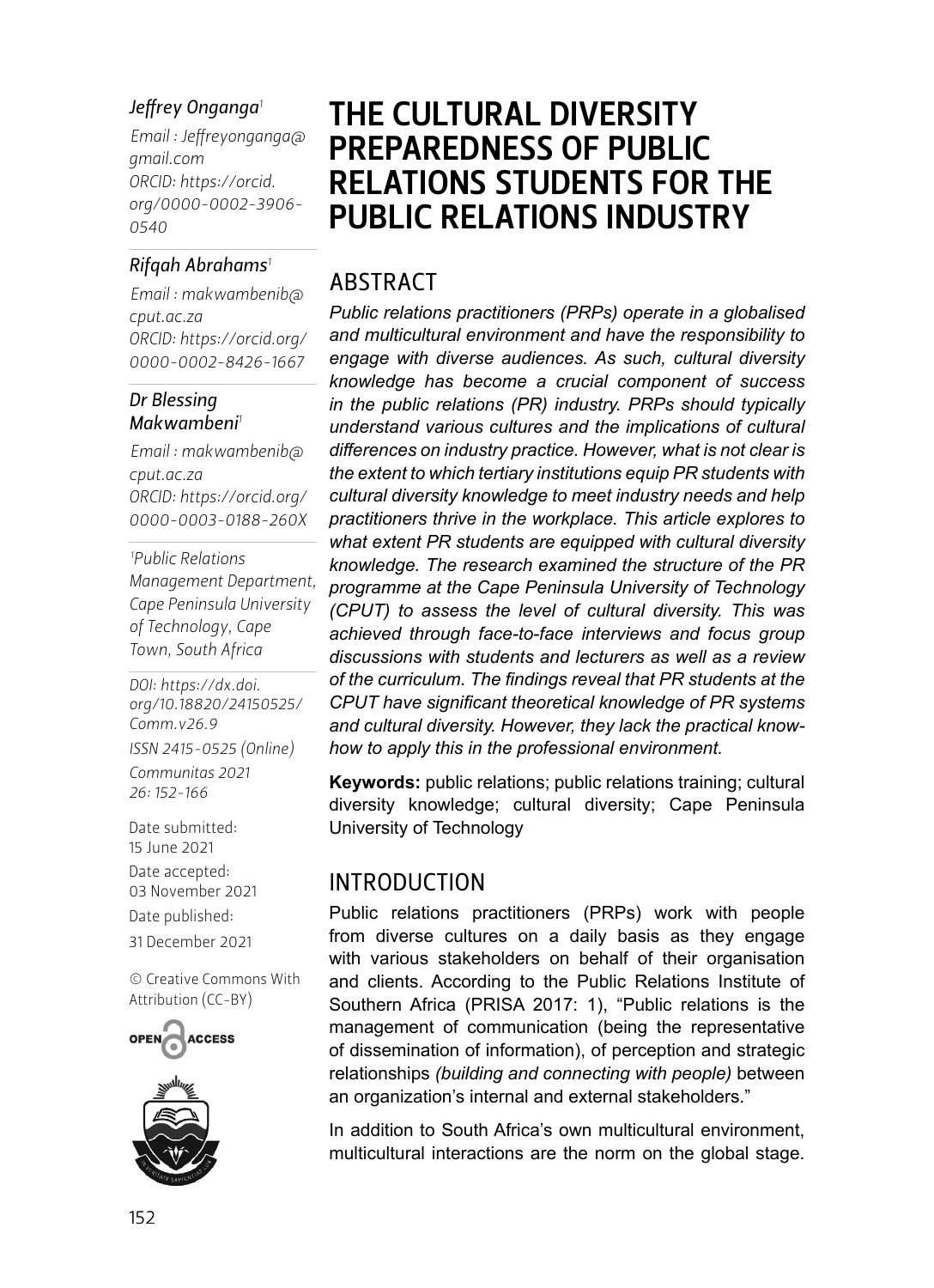UNESCO defines globalisation as "the ongoing process that is linking people, neighbourhoods, cities, regions and countries much more closely together than they have ever been before". Globalization has created new challenges and opportunities for the PR profession (Sriramesh 2009: 9). PRPs are called upon to deliver more effective messages; promote deeper understanding between an organisation and its publics; improve corporate reputation; and expand the market share in diversity segments of stakeholder publics (Ravazzani 2016: 4).

Companies that are regarded as culturally diverse have a better reputation and correspondingly favourable public relations. As such, cultural diversity knowledge has become central to success in the PR industry. However, PR professionals rarely receive diversity education in preparation for entering the PR field, even though such education is available. This competence has not been the focus of the PR learning process and there is no emphasis on its importance (Toth 2009). In an effort to explore this matter, this article reports on an examination of the extent to which PR students of the Cape Peninsula University of Technology (CPUT) receive cultural diversity training.

#### LITERATURE REVIEW

#### The new role of public relations

The broad domain of PR includes the proper development of communication and positive interaction with multiple groups of internal and external stakeholders of an organisation (Ferguson 2018: 178). Moreover, PRPs operate either as advisors (for individual clients) or as technicians for higher managerial levels in organisations, with the responsibility of developing and disseminating messages and information efficiently through various channels.

Wilcox and Cameron (2009: 5) point out that PRPs play a crucial role in the development and maintenance of bilateral communication channels; thereby, facilitating mutual understanding, cooperation and acceptance between organisations and stakeholders in different operational activities.

The importance of leveraging relationships is central to the work of PRPs as this reaps benefits for organisations. Heath (2006: 99) suggests that robust relationships are an attribute of high-performing companies, especially in the highly dynamic commercial environment. The PR teams of organisations have to adhere to a given strategic mandate to develop long-term and symbiotic relationships between different organisational participants.

### Cultural diversity

Demographic changes over the last 20 years have created increased racial and ethnic diversity in the global labour force. Global Demographics (2019) indicates that about 60% of global inhabitants are Asian; around 14% are African; while 11% are European; and only 5% are North American.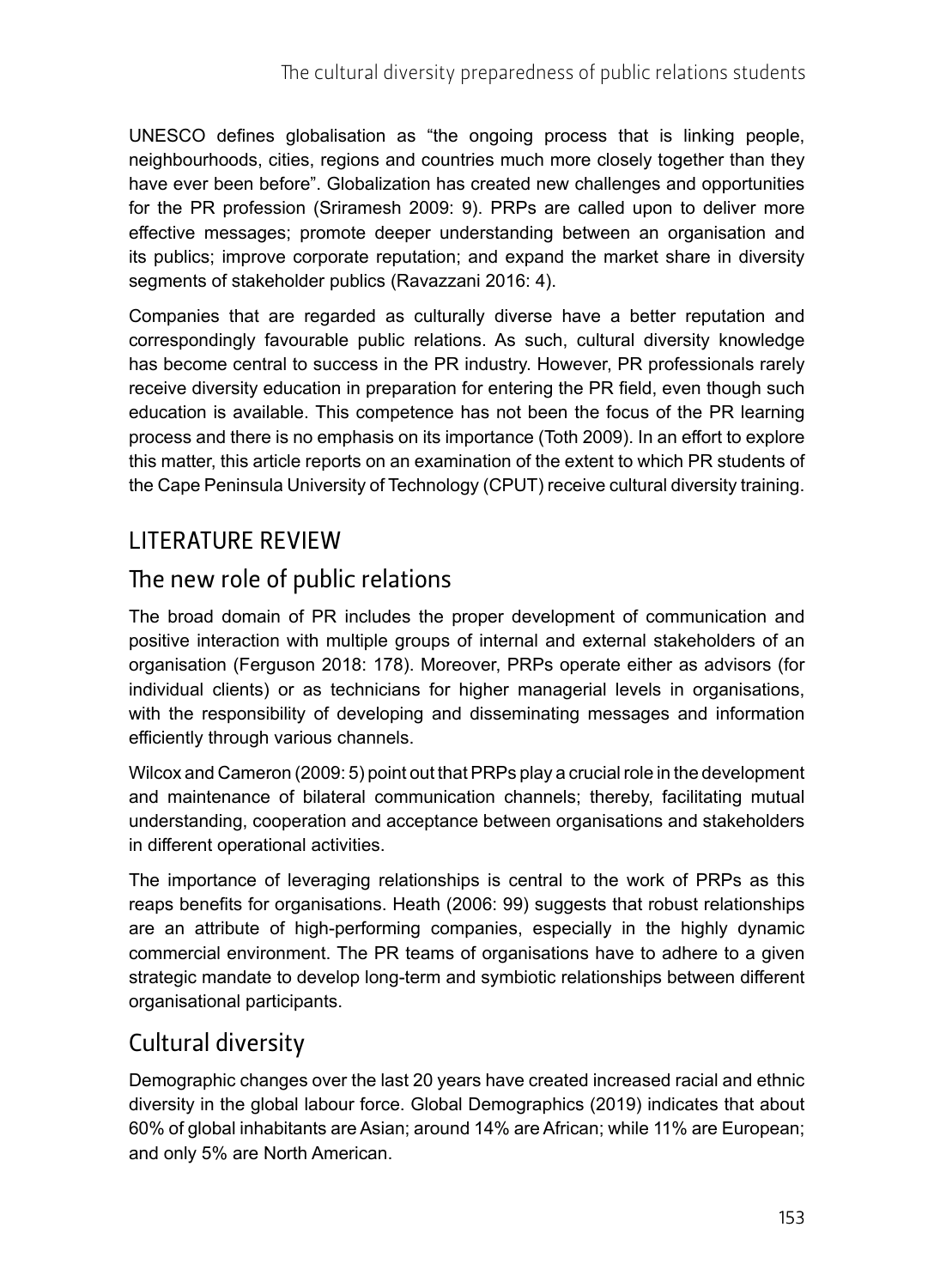The estimated population of South Africa stands at 58.78 million, according to the 2019 mid-year population estimates (MYPE). The population mix shows various cultural traits, languages, as well as religious inclinations and practices. The black African population is in the majority (47.4 million) and constitutes approximately 81% of the total South African population. The white population is estimated at 4.7 million, the Coloured population at 5.2 million, and the Indian/Asian population at 1.5 million. Just over 51% (30 million) of the population is female (StatsSA 2019: 8).

Cultural diversity is noticeable at every company level. Cultural differences appear in every country and part of the world, and this has the potential to affect the economy or political stability of a given nation. However, cultural diversity is also present in everyday situations. All the cultural differences should be incorporated and managed to take advantage of this configuration. In an attempt to contextualise cultural diversity, Schachner *et al*. (2016: 1191) state that cultural definitions emphasise demographic traits (both primary and secondary). These authors (ibid.) also focus on the origins of the differences in the demographics, and the culmination from individual to group attributes.

In addition to cultural definitions of diversity, there are some organisational approaches to defining the concept. Many global organisations like McKinsey define cultural diversity as the process of ensuring the inclusion of a larger percentage of women and ethnic minorities. These definitions emphasise demographic traits and offer a more streamlined approach to ensuring a high degree of diversity. Some definitions attempt to analyse cultural differences and their role in power distances, especially in the domains of functions and expectations in the workplace, perceptions, and the styles of individuals. These insights into cultural diversity are broad and do not provide a clear indication of how this diversity plays out in the workplace with a specific focus on the PR industry and its aspiring professionals.

To ensure further clarity on cultural diversity, the University of Michigan (2013) sought to delineate the concept of culture. The institution concluded that culture is how people relate to their physical and social environment, and how they express these relationships and stereotypes, as well judgements about an individual based on that "person's membership of particular classifications". While this definition provides more details on the key terms, it does not place cultural diversity in the context of the workplace.

There is considerable debate on the benefits of a culturally diverse employee base for an organisation. The proponents in favour of maintaining culturally diverse workforces argue that it contributes to talent pools and the development of robust perspectives and insights. It enables the organisation to establish a culture of efficiency and problem solving. However, multicultural teams could experience increased conflict because of different belief and value systems. These issues could lead to a loss of productivity. PRPs should learn strategies to leverage the benefits of multiculturalism and address the drawbacks and cultural conflicts. It would help them to develop narratives that could effectively communicate the positive aspects of an organisation when it comes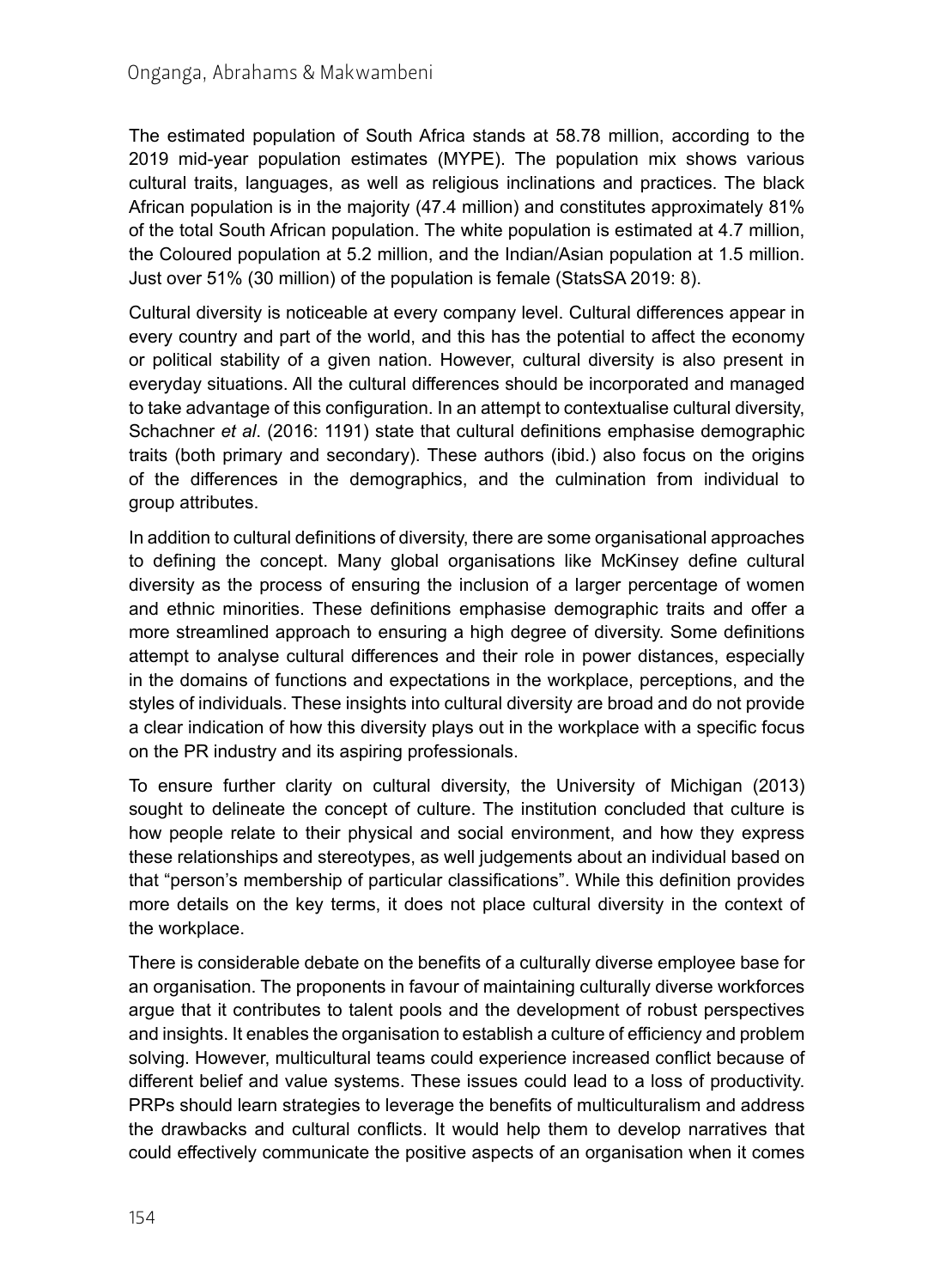to managing cultural diversity. An awareness of these benefits and challenges would also aid them in determining the communication needs of a culturally diverse audience.

# Cultural diversity knowledge

The available literature at best offers loose indications of what cultural diversity knowledge entails. A 2009 UNESCO report titled *Investing in cultural diversity and intercultural dialogue* states that creativity is a critical element of cultural diversity knowledge. According to the report, in cross-border communication, the presence of diversities of culture can be managed by strengthening the roots of the cultures, for which creative and adaptive responses to the dynamic environment are needed.

People who have cultural diversity knowledge tend to work in synergy and value different viewpoints, as they understand that this increases the chance for positive opportunities. The more you interact with other employees, the more knowledge you gain, allowing for innovation and personal growth. The notion of cultural competence refers to the practical use of social and interpersonal skills and insights. An individual who appreciates cultural differences and uses it to his/her advantage or that of the group can be viewed as having cultural diversity competence. Bennett (2014: 45) believes that the ability to adapt experiences and ideas to fit what each customer needs, as opposed to just trying the one-size-fits-all approach, is a sign of cultural diversity knowledge. He (ibid.) emphasises that the goal for companies is to tap into the knowledge and ideas generated by a diverse workplace. This provides the organisation with more ideas, which ultimately leads to better decisions.

There are many ways to prepare PR students or employees for cultural diversity in the workplace. Danso (2018: 410) suggests that the acknowledgement of differences is one of the best ways to promote cultural diversity successfully. However, according to Lozano and Escrich (2017: 679-696), offering training related to implicit bias is most useful to prepare students or employees for cultural diversity. Mentoring individuals is also a great approach to establishing a helpful link with other groups, thereby contributing to a diverse workforce. Mentoring also helps to overcome interaction barriers. According to Danso (2018: 410), encouraging personal evaluation can also be as an effective way to minimise interaction constraints. This approach can help prepare students and employees for the challenges of a culturally diverse workplace. Therefore, continuous learning can motivate employees to prepare for cultural diversity, as well as promote a culturally diverse workplace.

#### **TABLE 1**: INDICATORS OF CULTURAL DIVERSITY KNOWLEDGE

#### **Indicators of cultural diversity knowledge**

Creativity: Coming up with original, innovative ideas

Teamwork: Ability to collaborate with diverse individuals to achieve shared values and goals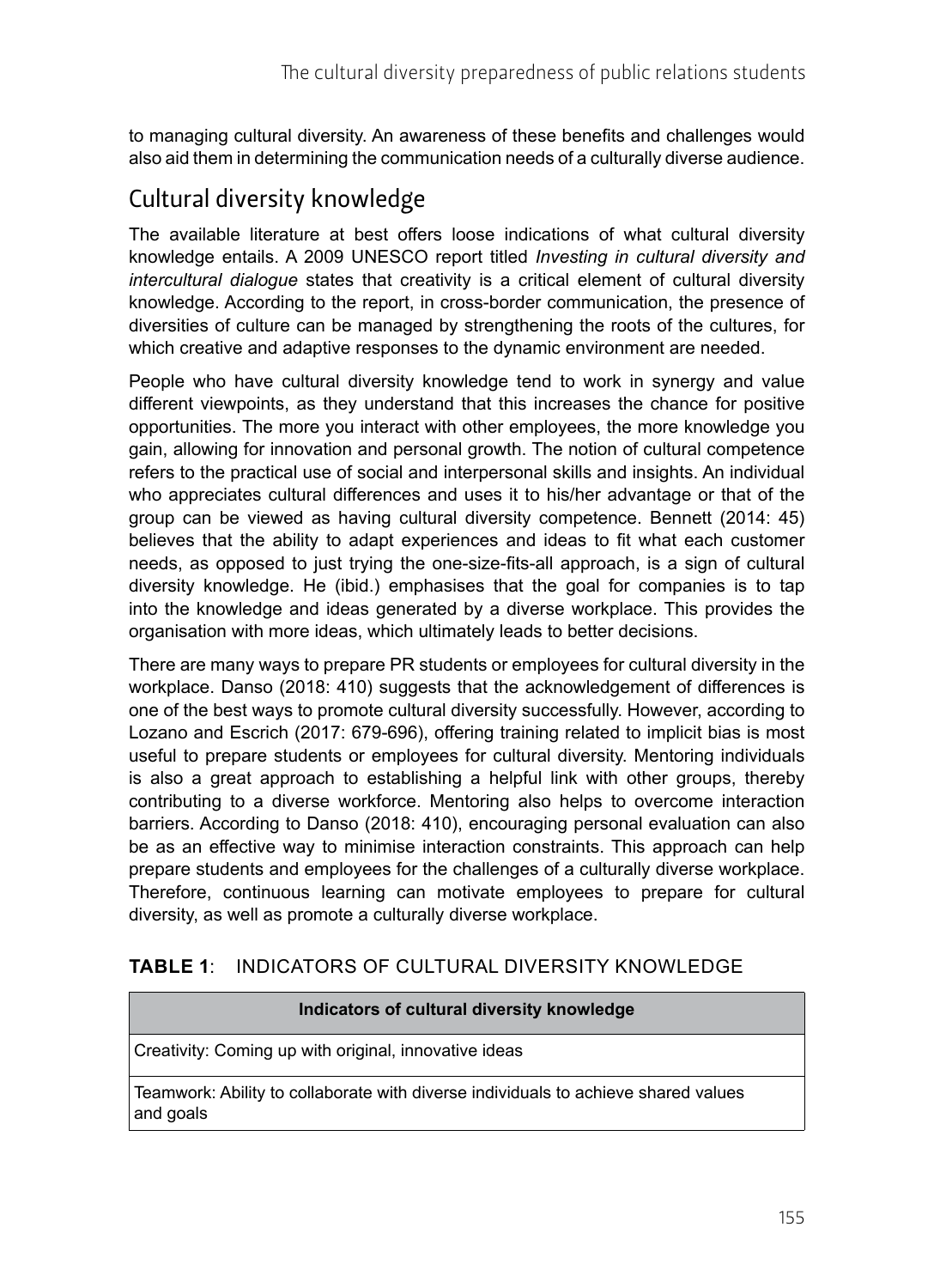Cultural self-awareness: Ethnic identification ability

Flexibility: Adaptive capacity to cope with global changes

Respect: Respect for differences

Empathy: Development of compassion with different perspectives and cultures

Critical thinking: Ability to use deductive and inductive forms of reasoning

Language development: Ability to write or read in different languages

These indicators are crucial for the effective management of cultural diversity. Pinto (2018) states that intercultural skills, like those mentioned above, should be part of training curricula. He (ibid.) also recommends training for instructors on how to integrate multicultural perspectives in classroom teaching. Using elective courses for extra credits and introducing interactive learning activities with peers could also increase intercultural sensitivity, including in PR education.

#### METHODOLOGY

Given the fact that cultural diversity hinges on perceptions, experiences and opinions, the research followed a qualitative design. The researcher aimed to explore the opinions of the participants on cultural diversity in the programme to determine how future practitioners are being shaped. The research methods included face-to-face individual interviews with PR managers and PR lecturers, and focus group discussions with PR students. It included a review of documents related to the topic under study. All the interviews and focus group discussions took place on the CPUT's Cape Town campus and were conducted before the onset of the Covid-19 pandemic.

The population for this study included PR students, PR lecturers and PR managers. Third-year PR students were included because they already have a theoretical understanding of what is expected of them as future professionals. The sample for this study was selected from those third-year PR students at CPUT who had worked as interns. This experience was crucial as it gave the researcher the opportunity to gauge their sentiments on their level of preparedness on cultural diversity while in the industry. These students are at a crossroads between campus and the PR field. Lecturers and managers were included for their opinion on the cultural diversity preparedness of the PR students. PR managers were included in the study, as they have to work with and supervise PR students who do internships as part of their training. These managers are in a unique position to judge the students' ability to grasp issues of cultural diversity as they apply to PR work. Finally, PR lecturers are responsible for providing the academic and theoretical knowledge necessary for students. Their participation in this study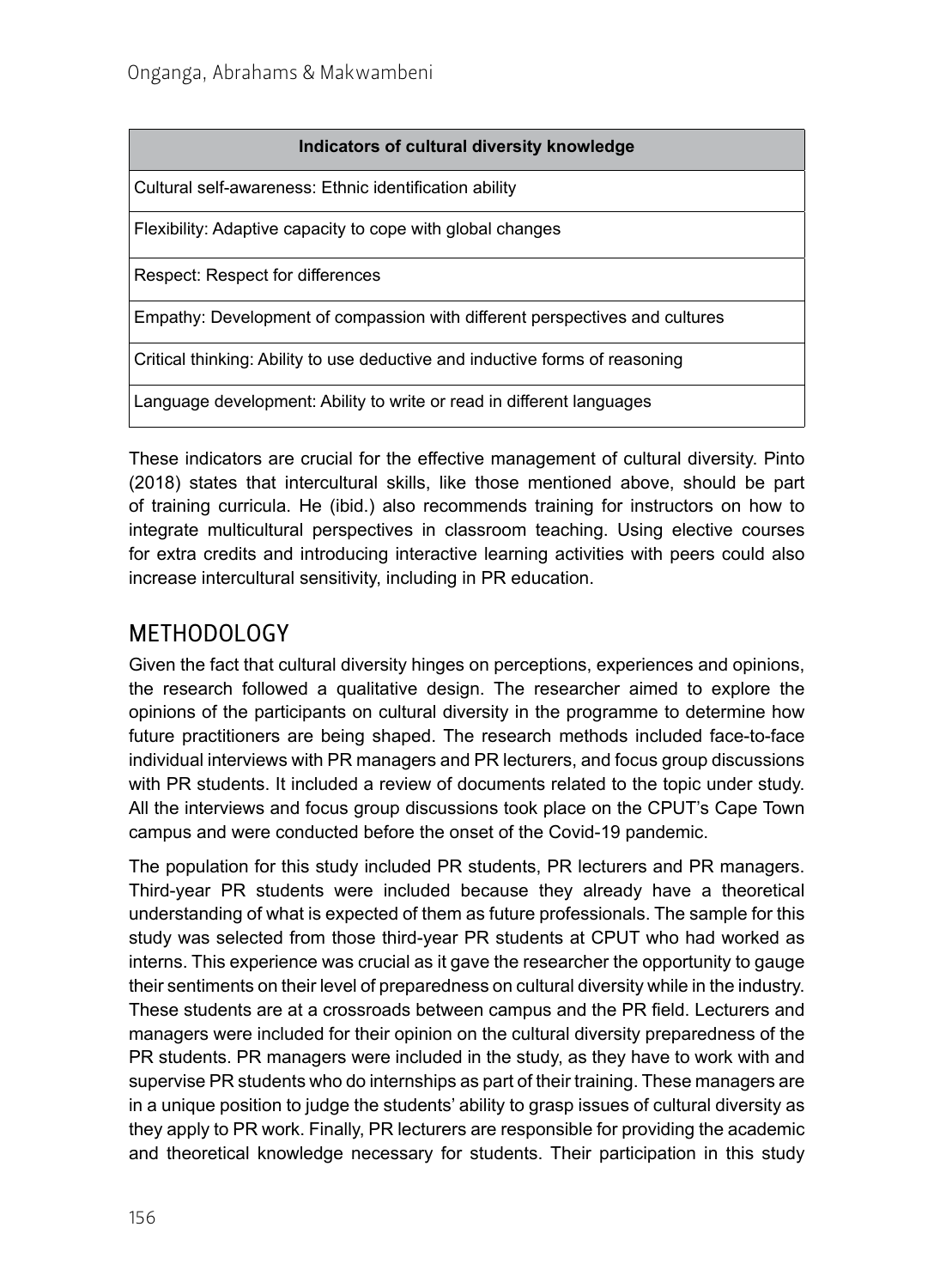offered a better understanding of the context in which the students learn before they enter the workplace.

Twenty-three participants were purposively selected for participation. This sampling technique ensured that participants, who had the relevant knowledge to provide insight into the topic under study, were selected (Babbie & Mouton 2001; De Vos *et al*. 2002; Sarantakos 1998; Struwig *et al*. 2001).

The study used qualitative thematic analysis to analyse the information collected through interviews (Sarantakos 1998). Central themes and inferences as well as conclusions were developed (Karlsson 2016; Krippendorff 1980; Sarantakos 1998).

#### RESULTS

### Theme 1: The cultural diversity knowledge of PR students

The data revealed that the PR students at CPUT have some theoretical knowledge of cultural diversity. However, they lack the practical expertise to apply this in the professional environment. The students struggle to relate their theoretical knowledge to real-life situations, and they are not confident when applying their knowledge. During the focus group discussions, one student mentioned that they had been taught how to work in a multi-cultural environment. However, there seems to be gaps in their cross-cultural knowledge, especially when it comes to application.

*Many South African graduates are not able to apply the theory into practice. – PR student*

*While we appreciate that theoretical knowledge is critical in our training process at the tertiary institution level, the fact that we cannot immediately apply this knowledge or see the correlation suggests that practical experience is complementary and key. Perhaps we need to be assessed on our cultural diversity knowledge so that we know how ready we are before the industry. – PR student*

This confirms the findings of some studies that have suggested that PR professionals in Africa are not equipped to enter the international field of operations, as they have inadequate access to diversity education (PRISA 2019). Similarly, Toth (2009) argues that PR professionals rarely receive diversity education in preparation for entering the PR field. Schachner *et al.* (2016: 1196) further affirm that there are considerable shortcomings in diversity education, despite this knowledge being available.

*I* did not feel ready on this issue when I started my service training. There is huge *variability in theory, which we were taught, and the reality we face when we are going to the industry. – PR student*

One respondent mentioned that the PR programme includes various field trips. The aim of these activities is to broaden students' horizons and to provide them with perspectives on the real environment in which PR professionals operate. However, cultural diversity is not the focus of learning during the trips. The students acknowledged that the makeup of classrooms allow for diversity when students from different cultural backgrounds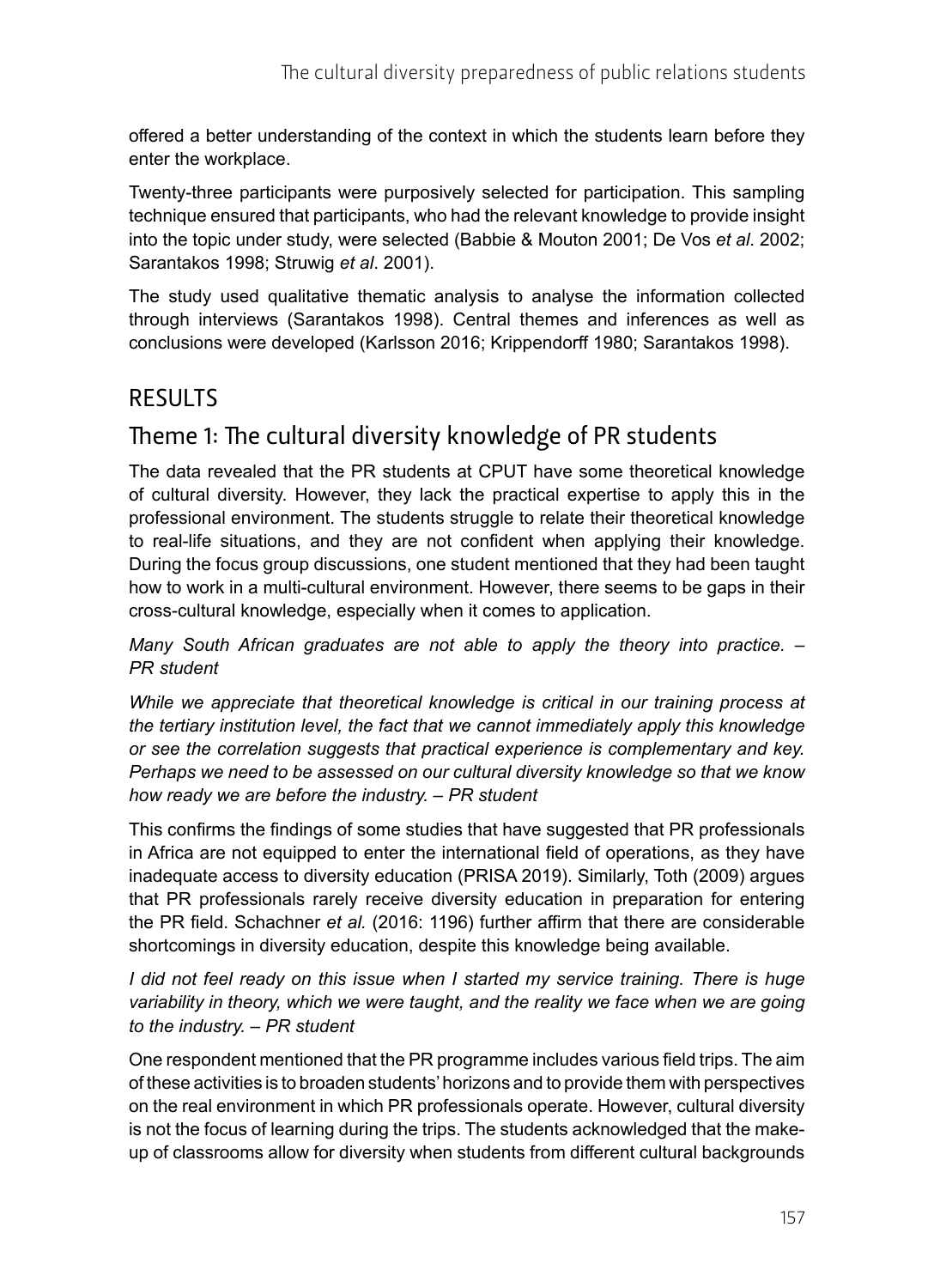are put together. Most of them made the point that they can navigate the differences for the sake of completing a project. However, they fail to retain these lessons as part of their learning and to carry this to the industry.

# **Creativity**

The data showed that students are encouraged to be creative when doing projects and assignments. This offers some opportunity to apply cultural diversity knowledge.

*Generally, group assignments are an opportunity for us to share ideas and experiences with classmates from different cultures. It is true that lecturers try to form groups based on the differences of skills and cultures. – PR student*

The interviews with lecturers revealed that PR students are given exercises aimed at stimulating their creativity. Bennett (2014: 45) holds that the ability to adapt experiences and ideas to each customer's needs is a sign of cultural diversity knowledge. Bennett (ibid.) stresses that the goal for companies is to tap into the knowledge and ideas generated by a diverse workplace, which provides the organisation with more ideas that can ultimately lead to better decision-making processes. However, while creativity is emphasised in the PR programme, there is no focus on using the culturally diverse environment in which the students learn to contribute to this trait. For example, students are allowed to choose the groups in which they want to work. Most students, according to the participants, gather along the same racial lines most of the time. This does not allow for cross-cultural experience sharing. They are not clearly instructed to work across cultures to benefit the process of coming up with creative solutions.

From an industry perspective, most students from the PR programme at CPUT are perceived to be capable and reliable. The industry participants explained that the high levels of creativity among these students make them valuable to companies. The industry participants, however, felt that students lack specific cultural diversity skills when they first take up positions as interns.

*It is also important to have a conversation with tertiary institutions on how students can be better equipped on cultural diversity knowledge and how to leverage it. – PR manager*

*Practice makes perfect and practical exercises need to be enhanced and increased for students before they enter the industry. This is to ensure that they are fully prepared. But practicals need to be adapted and aligned to the industry's needs. Students from CPUT demonstrate a level of competence but emphasis needs to be put on how the PR industry is evolving. The demand of a globalised world and challenges for PR professionals should be stressed. – PR manager*

#### Teamwork

The focus group sessions and interviews revealed that lecturers make an effort to enable students to work in teams. One lecturer indicated that working groups are formed across racial lines.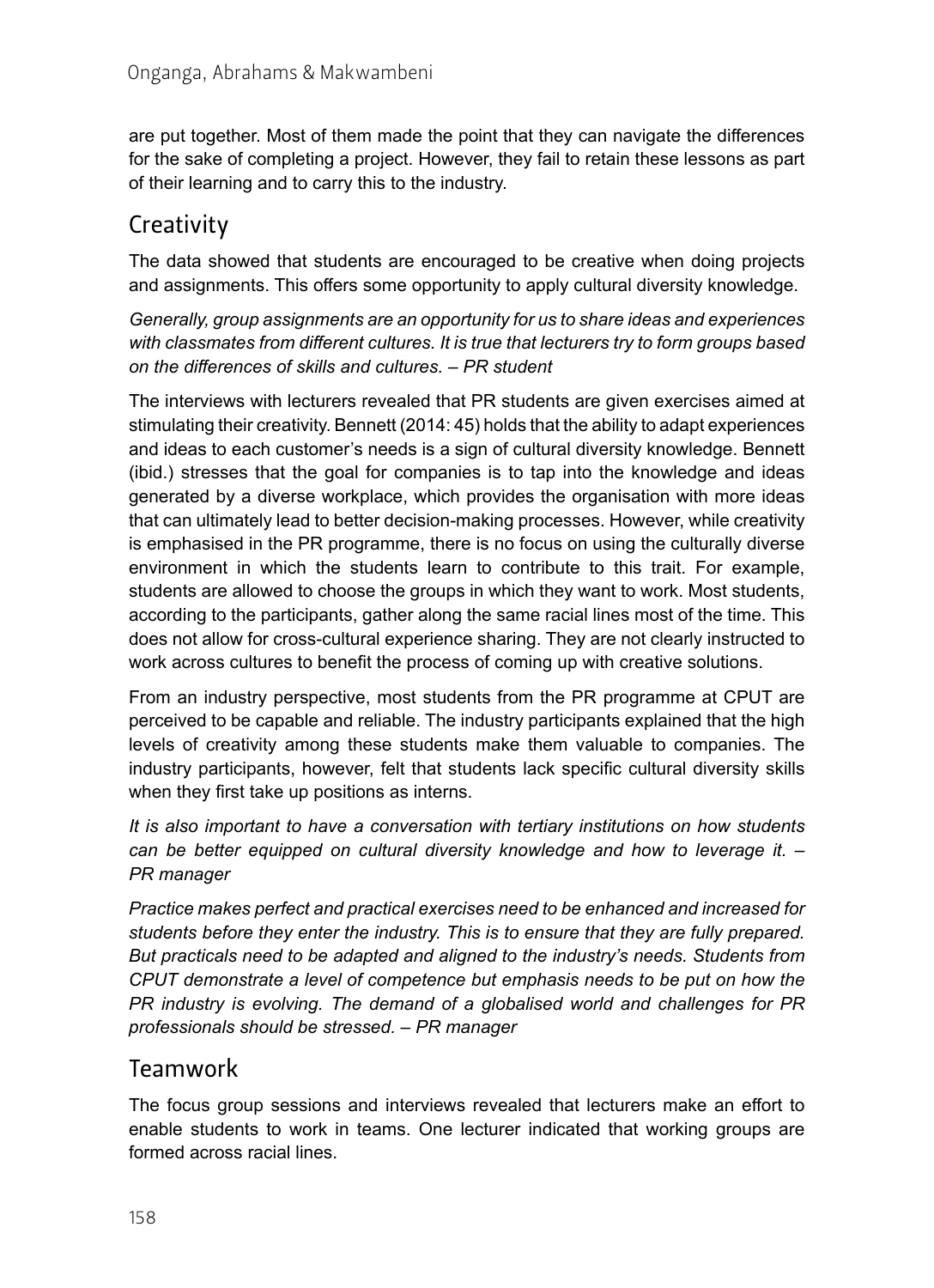*This study found that working together with people from different cultural backgrounds is beneficial to the students as that enables sharing of skills, ideas and perspectives through interaction and socialisation. – PR lecturer*

This is only possible when the lecturers themselves play a role in forming groups. In such circumstances, the lecturers try to create culturally diverse groups to ensure greater inclusivity and higher exposure to varied viewpoints. Some of the students failed to see the correlation between these group activities and the need to work across racial lines to be better quipped for the PR industry. The students indicated that they had not noticed any difference in their cultural sensitivity because of working in diverse groups. They did not feel that teamwork in this regard ensures a high degree of preparedness concerning cultural diversity.

#### Cultural self-awareness

The focus group discussions showed that PR students are generally aware of the differences between themselves and the individuals around them. Cultural selfawareness and a person's ability to see how their culture has influenced them speak to consciousness. The focus group indicated that most students are aware of how their cultural background has shaped their personality.

*People from different backgrounds and with different values work in the same environment, and they view the world in different ways and unite to work in the same project. – PR student* 

During the focus group discussion, students said that cultural diversity is discussed freely during classes without undue restrictions. They understand the influence of culture in a general manner. The study further revealed that the PR programme at CPUT makes provision for subjects, like communication science, that explore cultural diversity. The students confirmed that studying communication science gave them a better understanding of what to expect from culturally diverse workplaces. The course guide indicates that students are taught communication science in the first, second and fourth years of study.

However, the research showed that there is a discrepancy between the awareness of cultural diversity instilled and transmitted to students, and their ability to put this into practice once they enter the industry.

*While the knowledge is conveyed to us, it is not made explicit that this is a critical skill for a PR student; we are ambivalent of its real-life application. – PR student*

### Flexibility

The majority of students agreed that it takes a reasonable amount of time to adapt to the demands of the industry once they commence their internships. Most students also indicated they are expected to develop pragmatism in the work of PR when they take up their internship positions. However, it is only when they are in the industry that they fully grasp cultural diversity and how it affects the profession of PR.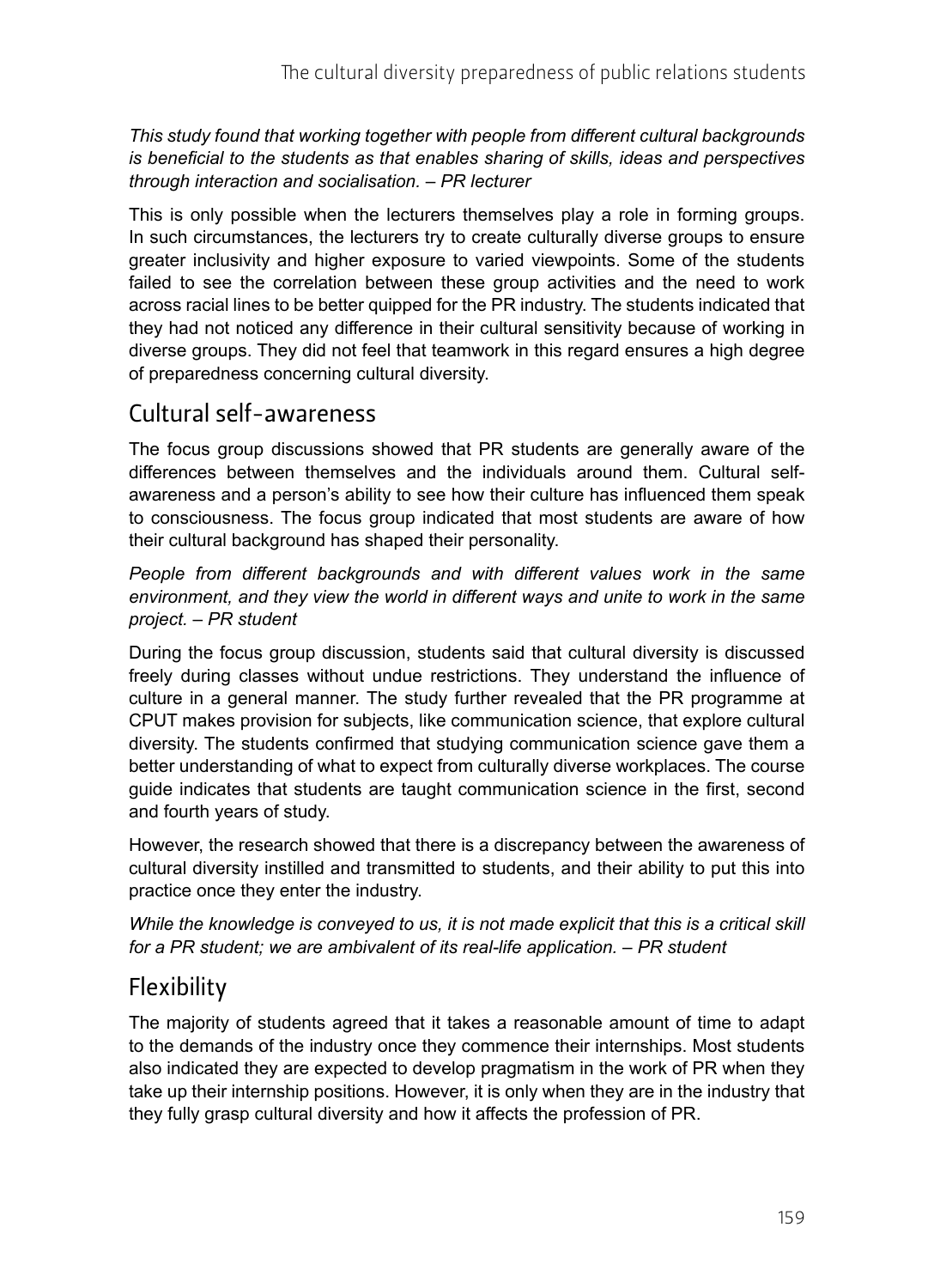The literature review established that practitioners face even greater diversity, operating "across time zones, within different political, economic, and social systems, and with varying media constraints" (Wakefield 2008: 141). Wakefield (ibid.) underlines that practitioners seek relationships with multinational populations who differ in national income, literacy, religion, environment, poverty, technology, governance, and language. Therefore, the issue of adaptability is central to the work of a PR professional.

## Respect and empathy

Respect and empathy include an appreciation for other people's differences. It is crucial to respect the cultures and perspectives of different people. It can help to minimise conflict between different people and ensure that multiple people can work with one another with ease. Respect and empathy also breed significant goodwill for specific professionals and the organisations that they represent. The data show that industry stakeholders assign importance to proper team development. Industry stakeholders were adamant that the key to strong team development is the appreciation of differences in opinions.

In this regard, PR managers remarked that CPUT PR students usually accept and appreciate the cultural diversity of their colleagues when they enter the workplace. One PR account director and supervisor of interns further affirmed that they have never experienced cases of racism, xenophobia, or any other element of rejection for the other from interns. The problem, however, remains that students still struggle to figure out how these differences can be an asset for them as PR professionals. The lecturers also stated that students understand that differences in others have the potential to broaden horizons, provide growth, and help to gain new insights.

Finally, the students revealed that cultural differences are palpable within the PR programme at CPUT, and they learn to work and accept each other, but students pointed out that there are many instances where classmates want to work with those of the same culture; thus, making it difficult to understand and learn about other cultures.

# Critical thinking

Deductive reasoning refers to the process of moving from general premises to particular conclusions. The PR managers consider it important for students to develop critical thinking skills before starting their training in the industry. There was also an understanding that real-life exercises and the industry setting help to facilitate students' ability to think critically and to connect the dots. The PR managers were unanimous that many CPUT PR students enter the field with encouraging signs in the area of critical thinking.

*Nevertheless, their critical thinking skills need to be cultivated more in line with the requirements of the industry and the constantly changing environment. – PR manager*

*Students require more real-life experiences, while at universities, on how to use diversities of races and environments to their advantage. – PR manager*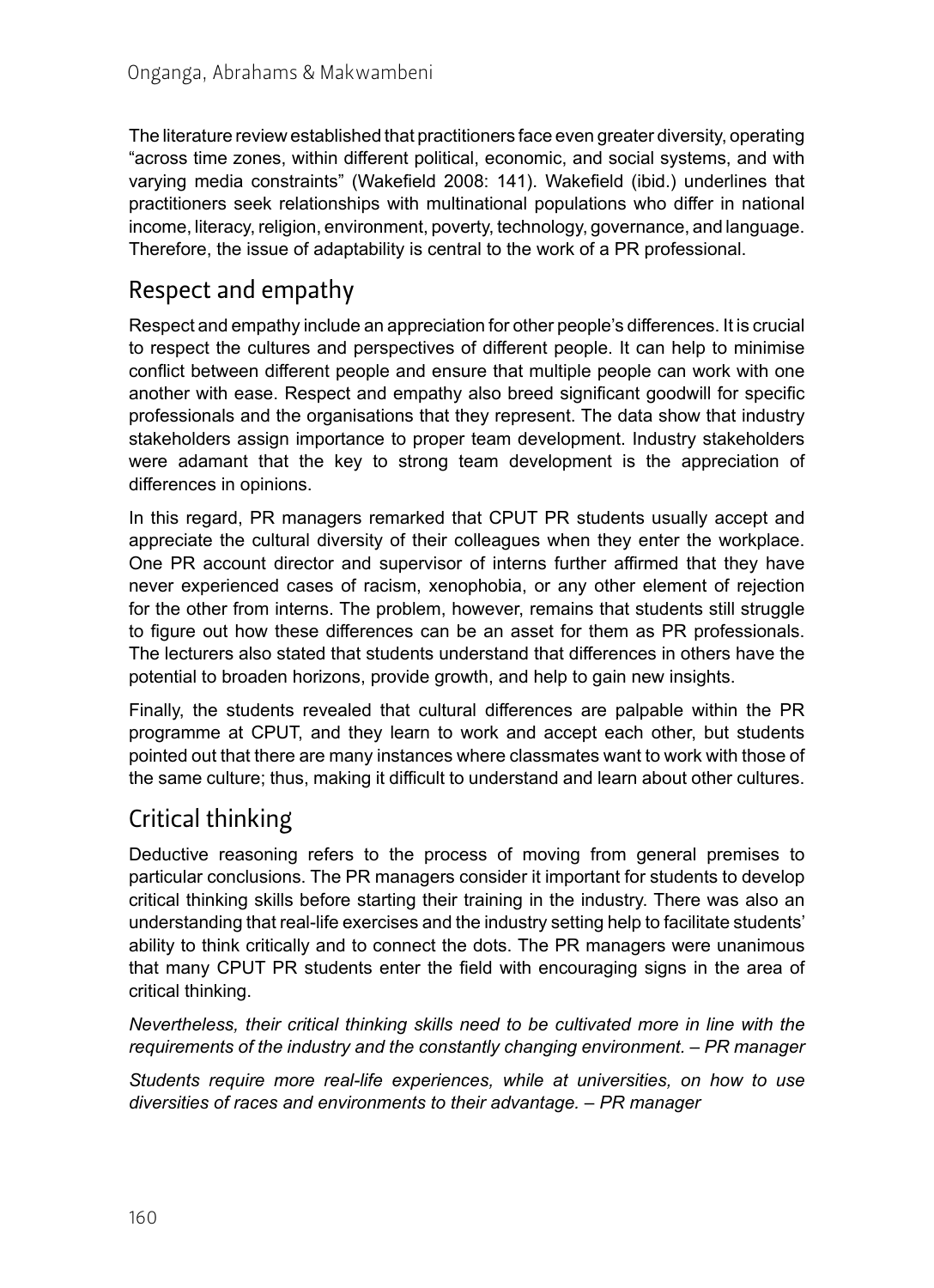The lecturers, on the other hand, indicated that cultivating students' abilities to assess the soundness of knowledge claims and arguments is one of the most important objectives of the PR programme at CPUT. Priority is given to how this skill can be transmitted to students, primarily through group and individual assignments.

#### *Critical thinking is demanded, stimulated and rewarded in most instances. – PR lecturer*

The lecturers agreed that there is a need for more engagement and alignment with the industry with respect to critical thinking. Although most students share the view that critical thinking skills are presented as very important in the learning process, they are unsure if they have what it takes to tackle the demands of the industry.

#### Language development

PR recruiters regard the ability to speak more than one language as an asset, as evident from the interviews with industry representatives.

*A student who can speak different languages has a lot to bring to the firm. Our challenge is also to be able to relate to diverse target audiences; language becomes a barrier at times. – PR manager*

*Students generally speak more than one language. South African students are usually able to speak and write in English/Afrikaans/Xhosa, for instance. For us, the more, the better. – PR manager*

Multilingualism allows the PR professional to relate, communicate and engage with various audiences for the benefit of his/her clients.

*National understanding of different languages and cultures are needed to be able to address the cultural diversity question. – PR manager*

As far as the PR programme at CPUT is concerned, the students indicated that they would like to learn new languages, in addition to English and their various first languages. There was a call by the students for a language course. The students would like to learn to speak, read and write in specific languages, such as Afrikaans and French, to ensure that they could reach out to a linguistically diverse audience.

#### **DISCUSSION**

#### The PR curriculum and teamwork

The PR programme at CPUT has in place various activities that encourage students to work together across cultures, thereby helping to ensure that students learn about cultural diversity through proper interaction. It includes group assignments and other projects that require collaboration and understanding of one another. Azman and Erdil (2013: 27) indicate that people who have cultural diversity knowledge tend to work in synergy and to value different viewpoints, as they understand that this increases the chance for positive opportunities.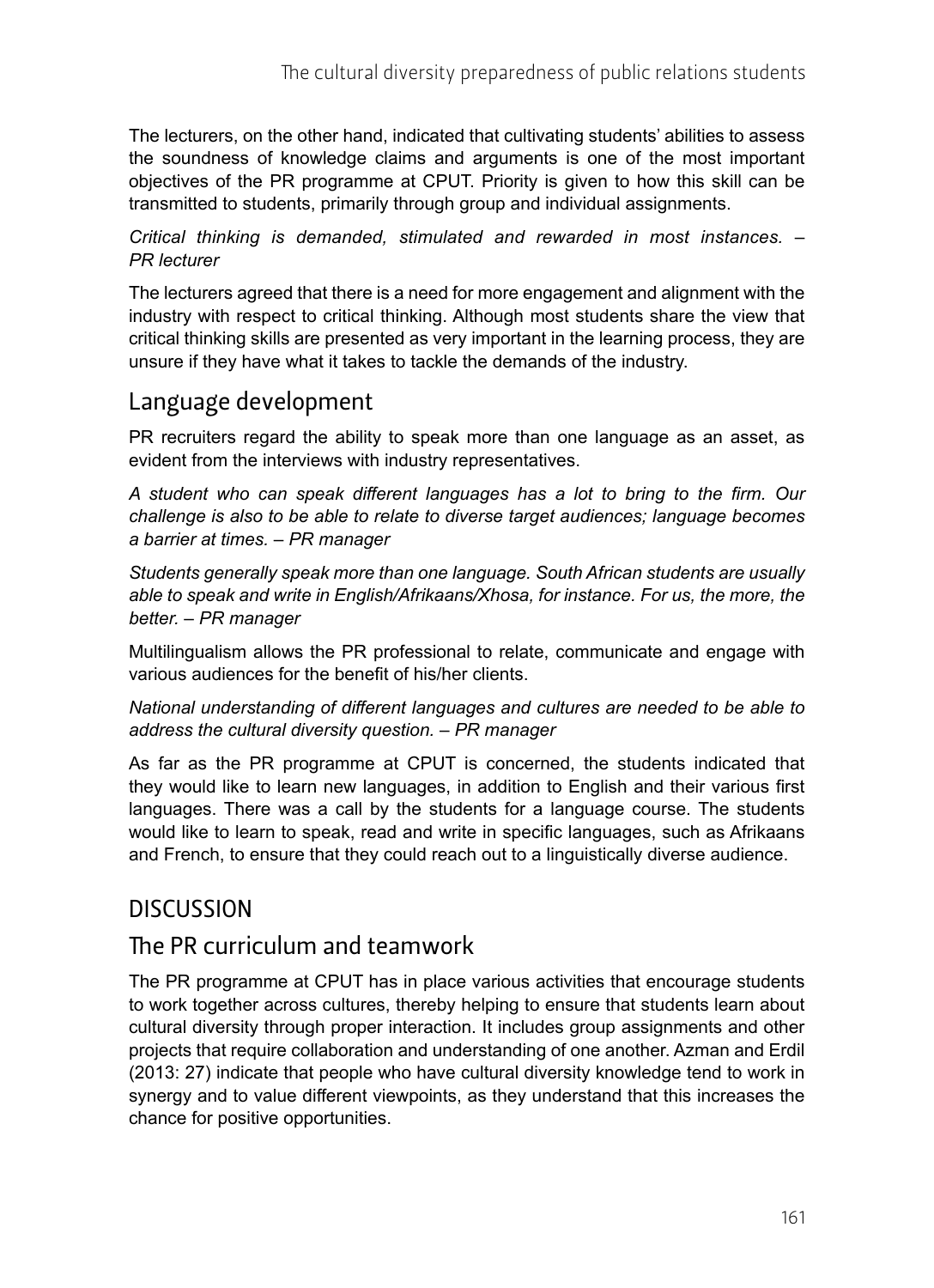However, the results show that students are unable to put the cultural diversity knowledge gained to use in real-life situations when they enter the industry. The industry respondents decried the fact that students are not always capable of connecting the dots on the issue of cultural diversity, and its importance for a PR professional. The current activities and projects contained in the curriculum should promote teamwork and do so implicitly.

### The PR curriculum and cultural self-awareness

The data collected from the research also indicated that the PR curriculum was under review to adapt it to the PR environment. There was also recognition that the curriculum should evolve at the same pace as trends in the industry. The students asserted that the knowledge conveyed to them did not make it explicit that cultural diversity was a critical skill. They also argued that they were not taught hands-on approaches to apply cultural diversity knowledge in the workplace. Most of the students also indicated that they were expected to develop an understanding of real fieldwork and cultural aspects when they started their internship programmes, and it was only then that they fully comprehended the notion of cultural diversity.

On the specific issue of cultural diversity preparedness, the institution acknowledged the need to upgrade the current curriculum so that it catered to issues that were of practical interest to the students and industry. A different approach to how cultural diversity is taught to students before joining the industry should be considered. Cultural diversity is an important learning component, but there is no particular emphasis on this issue in the curriculum and students are trusted to understand and adopt this concept as they progressed in the course.

### The role of field trips in cultural diversity education

Several field trips form part of the PR curriculum at CPUT. A field trip to the Cape Town Holocaust & Genocide Centre serves to help them gain knowledge of different cultures to enrich their cultural experience. This allows the students to understand the ill effects of cultural discrimination and exclusion. A trip to South Africa's Parliament helps students to understand that diverse people in the same country can be connected despite their differences. The trip to the Parliament also serves to help students consider its impact on the political thoughts and viewpoints of the people. It further informs the students of the functioning of the different political bodies.

The curriculum also includes a community engagement project with an NGO. This helps students understand how people from different cultures interact with their environment. The NGO project requires students to take part in a field trip to an NGO and interact with the volunteers and management involved in the project. As the project deals with community engagement, interacting and working with stakeholders of the organisation is imperative.

To help students understand media relations, they are required to take part in the Cape Town International Jazz Festival*.* Students are able to interact with people from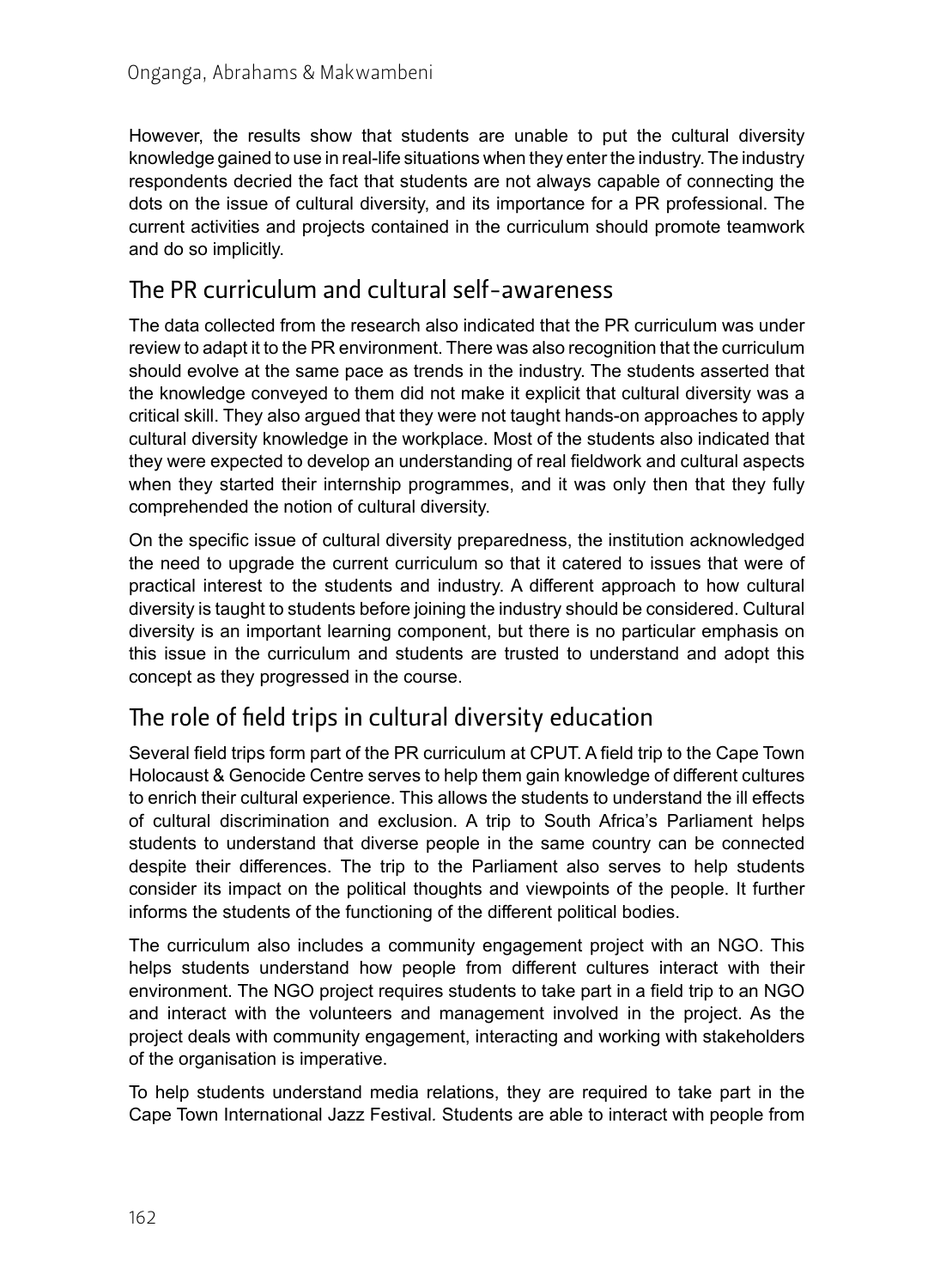diverse cultures, and they are exposed to how the Festival brings people together and the role of the international media in facilitating interaction.

Students are encouraged to determine the impact of living conditions on people's views and their culture by studying an integration project in the Western Cape Province of South Africa. Students have to explore the differences between the different people who reside in the Western Cape Province. The students learn that differences in living conditions, economic status and the cultural environment determine how people interact with their community, as well as with people of other districts and communities.

### The PR curriculum and language development

During the interviews, the students expressed the desire to learn a new language as part of the curriculum so that their cultural understanding could be enhanced. Making the curriculum multilingual would mean that students stood a better chance of being culturally prepared for the workplace. Exposure to different languages also creates an understanding of the history of the language and the culture of the people. Addon courses on linguistic diversity could be the key to cultural diversity. Integrated learning and group work could help students to meet people from other cultures and to enhance their intercultural sensitivity. Multicultural education also focuses on professional development and training through seminars, workshops and student exchange programmes.

# The PR curriculum, creativity and critical thinking

The study indicates that creativity is a critical element of cultural diversity knowledge (UNESCO 2009). Belanger (2015: 16) also states that creativity and problem-solving efficiency are among the benefits of focusing on cultural diversity in any company. PR managers consider it important for students to develop critical thinking skills before starting their training in the industry. Although the majority of students from the PR programme at CPUT are viewed as capable and reliable, the industry players felt that students lacked creativity and critical thinking skills.

# **CONCLUSION**

The findings reveal that cultural diversity is one of the leading concerns of PR agencies across the world. Due to the international expansion of business, companies now deploy culturally diverse employees so that they gain a better understanding of foreign markets; thus, enabling them to achieve a competitive advantage within the market sphere. Anais *et al*. (2019) argue that internationalisation of the business process management system has inspired companies to serve hitherto unknown market spheres. It also implies that companies have to service an ethnically diverse range of consumers.

Given the above, PR professionals have to deal with all kinds of communities, each with their unique characteristics. According to Azzopardi and McNeill (2016), effective PR comes from good experience. The findings of this study suggest that PR students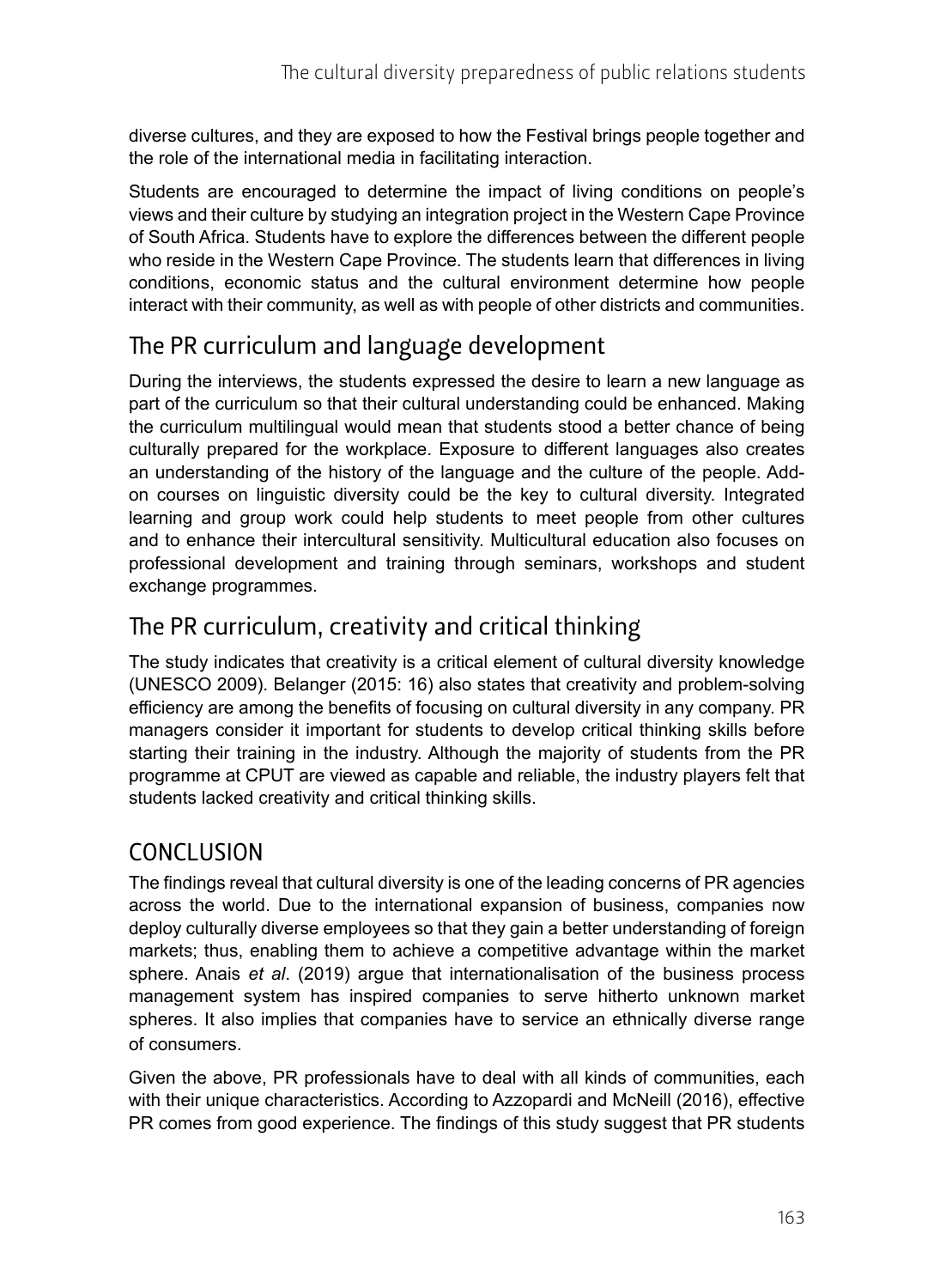at CPUT have significant theoretical knowledge, also about cultural diversity, but that they struggle to implement this in practice.

#### RECOMMENDATIONS

Considering the findings of the study, PR students should not only be encouraged to embrace cultural diversity as a critical skill, but the curriculum should be adapted so that students are given tools and are placed in an environment where they can succeed in this area. To reach this goal, tertiary institutions and the industry should have a more intimate relationship that enables constant feedback between the two parties during the internship process. In this way, the sector could regularly give information and feedback to the institution on the areas that need improvement. This collaboration should extend beyond the internship period. This would help tertiary institutions to design programmes that are in line with industry expectations on critical skills, such as cultural diversity knowledge.

Moreover, students should be evaluated on cultural diversity skills to ensure that they are able to relate easily with individuals from different cultural backgrounds. Lecturers should also be intentional when constituting groups for assignments. They should ensure that they mix students in ways that allow for diversity. In addition, campus life should be flexible in ways that encourage discussions and interactions among people of diverse cultures. This could be supported by the participation of people from varied cultures coming together in an informal setting to discuss their culture, viewpoints, family setting, and the socio-economic setting.

CPUT could also include new courses as part of academic learning to promote the cultural diversity preparedness of the students at the University, such as a course from the Multi-Cultural Leadership Foundation. Such a course could be designed specifically for the students in their first year to encourage them to learn about other cultures.

Practical and interactive workshops could be arranged as part of the curriculum for the students in their second year. Such workshops could include group work where intercultural groups could be formed to take part in workshops. Current skills and industry trends should be taught so that students are ready to face workplace demands.

Lastly, the university could arrange fellowship schemes. Educators from other universities could be invited to teach languages and courses that are specific to their universities. Such a fellowship programme could be instrumental in exposing students to other cultures. This could enhance students' cultural preparedness and limit their cross-cultural resistance.

#### **REFERENCES**

Azzopardi, C. & McNeill, T. 2016. From cultural competence to cultural consciousness: Transitioning to a critical approach to working across differences in social work. *Journal of Ethnic & Cultural Diversity in Social Work* 25(4): 282-299. [https://](https://doi.org/10.1080/15313204.2016.1206494) [doi.org/10.1080/15313204.2016.1206494](https://doi.org/10.1080/15313204.2016.1206494)

Babbie, E. & Mouton, J. 2001. *The practise of social research*. Cape Town: Wadsworth.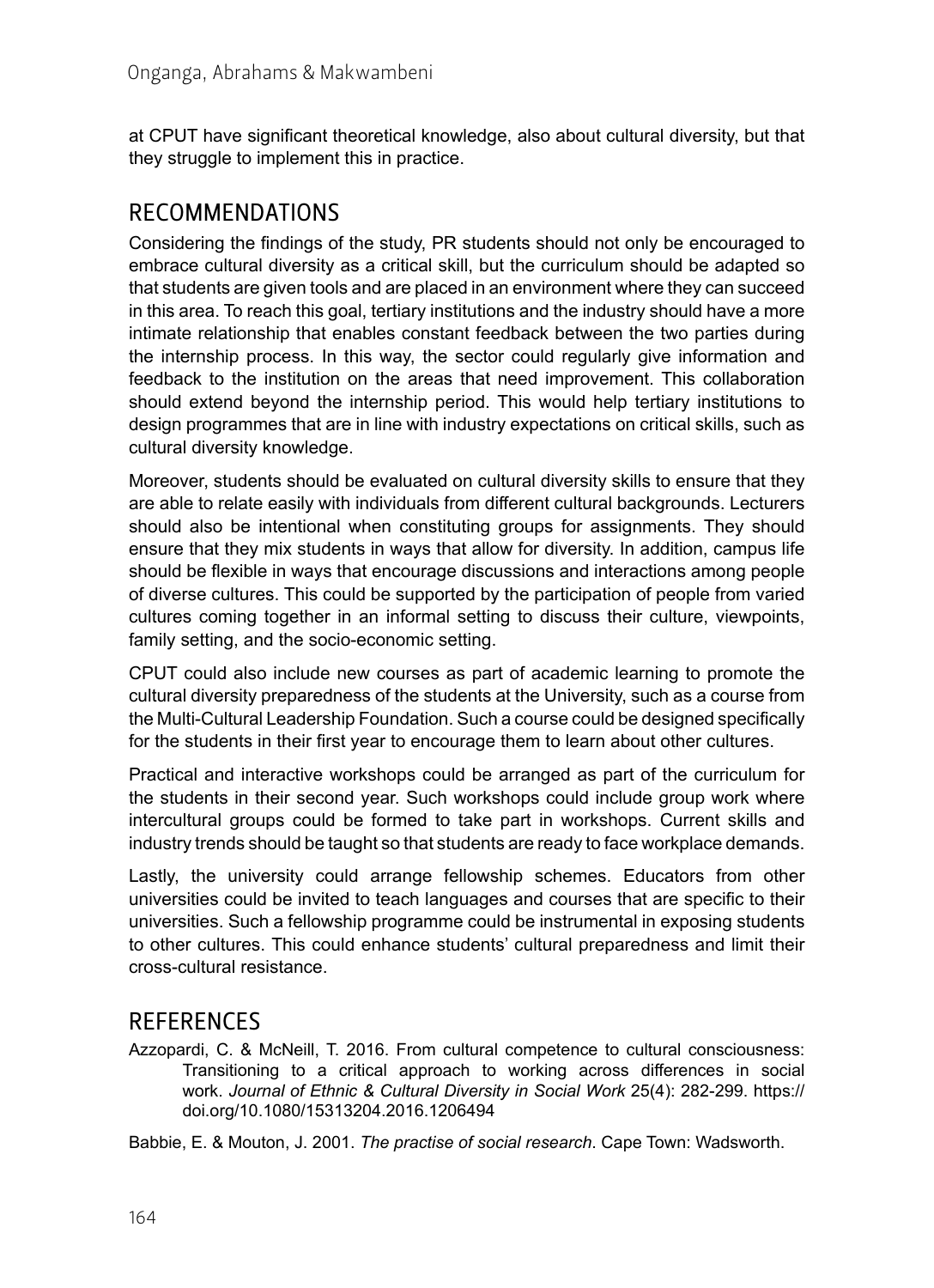- Danso, R. 2018. Cultural competence and cultural humility: A critical reflection on key cultural diversity concepts. *Journal of Social Work* 18(4): 410-430. [https://doi.](https://doi.org/10.1177/1468017316654341) [org/10.1177/1468017316654341](https://doi.org/10.1177/1468017316654341)
- De Vos, A.S. 2002. *Research at grassroots: For the social sciences and human services professions.* Van Schaik: Cape Town.
- Ferguson, M.A. 2018. Building theory in public relations: Interorganizational relationships as a public relations paradigm. *Journal of Public Relations Research* 30(4): 164-178. <https://doi.org/10.1080/1062726X.2018.1514810>
- Global Demographics. 2019. *Global demographics & economic forecasts*. Available at: <https://www.globaldemographics.com/> [Accessed on 24 April 2019].
- Heath, R.L. 2006. Onward into more fog: Thoughts on public relations research directions. *Journal of Public Relations Research* 18(2): 93-114. [https://doi.org/10.1207/](https://doi.org/10.1207/s1532754xjprr1802_2) [s1532754xjprr1802\\_2](https://doi.org/10.1207/s1532754xjprr1802_2)
- Karlsson, C. 2016. *Research methods for operations management*. London: Routledge. <https://doi.org/10.4324/9781315671420>
- Krippendorff, K. 1980. *Content analysis*. California: Sage.
- Lozano, J.F. & Escrich, T. 2017. Cultural diversity in business: A critical reflection on the ideology of tolerance. *Journal of Business Ethics* 142(4): 679-696. [https://doi.](https://doi.org/10.1007/s10551-016-3113-y) [org/10.1007/s10551-016-3113-y](https://doi.org/10.1007/s10551-016-3113-y)
- PRISA. 2019. *PRISA Public Relations Institute of Southern Africa (PRISA)*. Available at: <https://www.prisa.co.za/>[Accessed on 14 April 2019].
- Ravazzani, S. 2016. Understanding approaches to managing diversity in the workplace: An empirical investigation in Italy. *Equality, Diversity and Inclusion: An International Journal* 35(2): 154-168.<https://doi.org/10.1108/EDI-08-2014-0062>
- Sarantakos, S. 1998. Varieties of social research. *Social Research.* Available at: [https://](https://link.springer.com/chapter/10.1007/978-1-349-14884-4_2) [link.springer.com/chapter/10.1007/978-1-349-14884-4\\_2](https://link.springer.com/chapter/10.1007/978-1-349-14884-4_2) [Accessed on 14 April 2019]. [https://doi.org/10.1007/978-1-349-15199-8\\_2](https://doi.org/10.1007/978-1-349-15199-8_2)
- Schachner, M.K., Noack, P., Van de Vijver, F.J. & Eckstein, K. 2016. Cultural diversity climate and psychological adjustment at school – Equality and inclusion versus cultural pluralism. *Child Development* 87(4): 1175-1191. [https://doi.org/10.1111/](https://doi.org/10.1111/cdev.12536) [cdev.12536](https://doi.org/10.1111/cdev.12536)
- Sriramesh, K. 2009. Globalisation and public relations: The past, present, and the future. *PRism 6(*2). Available at: [http://praxis.massey.ac.nz/prism\\_on-line\\_journ.html](http://praxis.massey.ac.nz/prism_on-line_journ.html) [Accessed on 17 August 2019].
- Struwig, M., Struwig, F. & Stead, G. 2001. *Planning, reporting & designing research*. South Africa: Pearson.
- Toth, E.L. 2009. Diversity and public relations practice. Institute for Public Relations. Available at:<http://www.instituteforpr.org/topics/diversity-and-pr-practice/> [Accessed on 23 January 2019].
- UNESCO. 2019. Globalisation. Available at: [http://www.unesco.org/new/en/social-and](http://www.unesco.org/new/en/social-and-human-sciences/themes/international-migration/glossary/globalization/)[human-sciences/themes/international-migration/glossary/globalization/](http://www.unesco.org/new/en/social-and-human-sciences/themes/international-migration/glossary/globalization/) [Accessed on 25 April 2019].